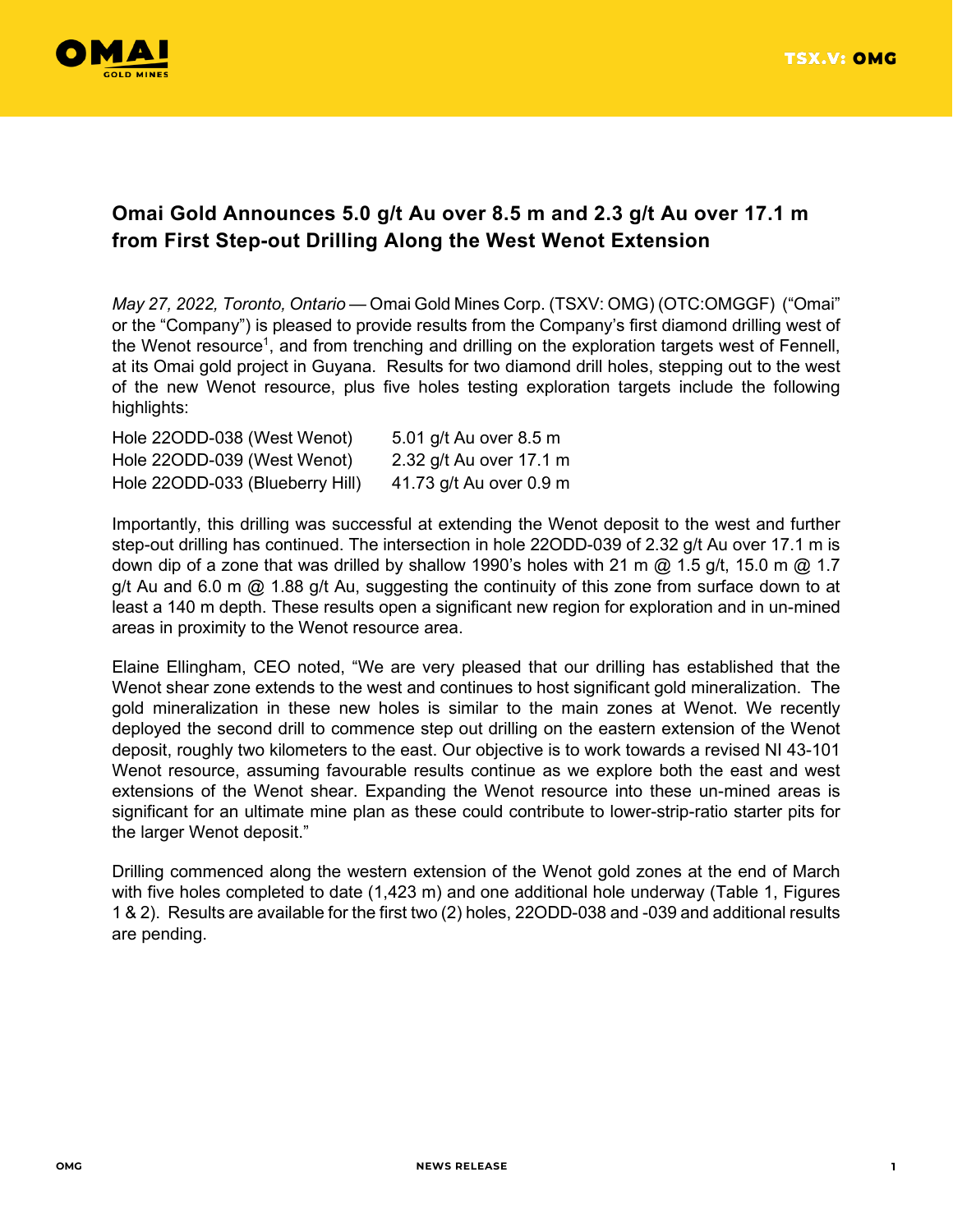| Hole ID   | Including | To<br>From |       | Interval<br>(m) | Gold grade<br>(grams per tonne) |
|-----------|-----------|------------|-------|-----------------|---------------------------------|
|           |           | 160.0      | 161.0 | 1.0             | 2.92                            |
| 220DD-038 |           | 171.0      | 176.0 | 5.0             | 0.48                            |
|           |           | 215.0      | 223.5 | 8.5             | 5.01                            |
|           | including | 221.8      | 223.5 | 1.7             | 17.80                           |
| 220DD-039 |           | 52.3       | 53.0  | 0.7             | 3.81                            |
|           |           | 246.9      | 264.0 | 17.1            | 2.32                            |
|           | including | 246.9      | 253.8 | 6.9             | 3.54                            |
|           | and       | 262.9      | 264.0 | 1.1             | 5.58                            |
|           |           | 277.3      | 277.9 | 0.6             | 1.36                            |
|           |           | 288.8      | 293.0 | 4.2             | 0.56                            |

Holes 22ODD-038 and 22ODD-039 are on the same east-west section line, stepping-out approximately 100 m west of any 2012 drilling and about 400 m west of any historic mining below the saprolite. Hole 22ODD-038, drilled to the north to test for mineralization within the sediments, confirmed a significant zone of 8.5 m grading 5.01 g/t Au on the southern side of the Wenot shear, at a vertical depth of approximately 110 m into fresh rock. Hole 22ODD-039 drilled to the south and intersected 17.1 m grading 2.32 g/t Au within the volcanics at a vertical depth into fresh rock of approximately 140 m, and down-dip of the gold mineralized zones drilled in the 1990s.

The gold mineralization occurs within quartz-ankerite veinlets and stockworks, some with coarse visible gold and developed primarily in and along the sheared margins of variably silicified subvertical felsic dikes at or near the lithologic contact between the andesite-dominant lithologies to the north and lithic wacke sediments to the south. While the Omai Gold mine was operating, much of this area to the west of the Wenot pit was covered by the mill, other service buildings, access roads and other mine infrastructure, almost all of which has since been removed, now allowing for exploration.

## Exploration Targets West of Fennell

Exploration continued on targets west of the Fennell pit and to the southwest of the Wenot pit, with follow up trenching and sampling, and subsequent drilling of eight holes in four target areas in February and into early April. Results are provided for the initial five diamond drill holes totalling 1,213 m.

At Blueberry Hill, high grade gold values were reported from six large trenches in the Blueberry Hill area (*see news release dated February 24, 2022*)(figure 1). An additional trench (OTR-010) completed on the eastern side of Blueberry Hill, had limited exposure of fresh rock but one channel sample ran 5.13 g/t Au over 1 m. The extent that the trenching was able to expose "fresh" rock exceeded our expectations and greatly assisted in exposing prospective quartz veins and stockworks for sampling. However, at the large Broccoli Hill target area located east of Fennell, attempts to complete similar trenches were unsuccessful even with the large excavator, due to a hardpan or silicrete layer within the saprolite that could not be penetrated.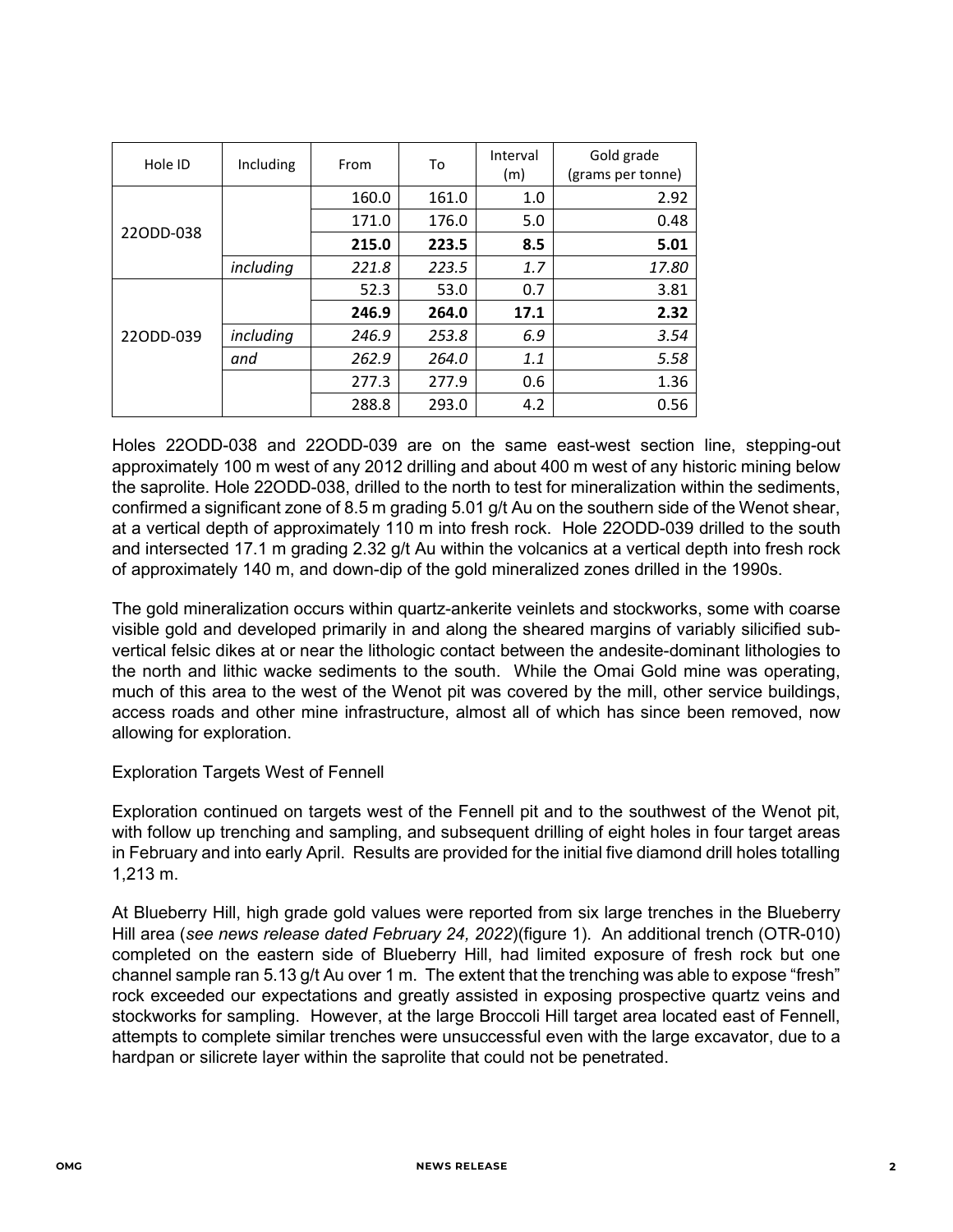Three drill holes were completed in the Blueberry Hill area (22ODD-033, 034 and 035, figure 1) focused on testing the high-grade structures that were sampled within the trenches. Results included:

| Hole ID   | Including | To<br>From<br>(m) |       | Interval | Gold grade<br>(grams per tonne) |  |
|-----------|-----------|-------------------|-------|----------|---------------------------------|--|
| 22ODD-033 |           | 150.6             | 151.5 | 0.9      | 41.73                           |  |
| 220DD-034 |           | 19.5              | 21.0  | 1.5      | 0.53                            |  |
|           |           | 58.0              | 59.0  | 1.0      | 0.81                            |  |
|           |           | 63.0              | 64.2  | 1.2      | 1.80                            |  |
|           |           | 69.5              | 71.0  | 1.5      | 1.71                            |  |
| 22ODD-035 |           | 46.6              | 48.1  | 1.5      | 1.91                            |  |

Visible gold was encountered in a narrow quartz vein within quartz-hornblende diorite in hole 22ODD-033 and assayed 41.73 g/t Au over 0.9 m (Figure 3). Holes 22ODD-034 and 035 tested the high-grade mineralization identified in trench OTR-002, where six of the eleven samples taken assayed over 6 g/t Au, including three that assayed over 10 g/t Au. These holes intersected several intervals of Fennell-like diorite intrusion and areas of quartz veining and several intersections with favourable alteration and sulphidization, with only anomalous gold grades. Additional trenching is planned with the goal of further clarifying orientations and extent of the gold-bearing structures prior to further drilling.

At the Snake Pond area shown in figure 1, trenching and subsequent drilling followed up on significant gold intersections from 1990s drill holes. Trenching completed in March was not able to reach fresh rock in many areas, but one channel sample graded 5.21 over 1m. Trench OTR-011 exposed a 26-meter zone with quartz veining with several orientations and stockworks. Selective grab samples of quartz veining within the saprolite returning results from north to south of: 1.49 g/t Au over 5 m, 4.51 g/t Au over 5 m, 6.12 g/t Au over 5 m, 0.08 g/t over 5 m, 0.01 over 5 m and 7.68 g/t over 5 m. Two drill holes 22ODD-040 and -042 were completed to test this northeast trending Snake Pond zone with assays pending.

Two geophysics targets to the south of the main east-west trending Wenot Shear were tested during this program. Diamond drill hole 22ODD-036 tested a prominent magnetic lineament located approximately 750 m south of the main Wenot Shear. Although the hole intersected a very strongly sheared metasedimentary sequence intruded by a 26 meter-wide quartz-felspar porphyry (QFP) unit, no anomalous gold was returned.

A second geophysical target located approximately 220 m south of the main Wenot shear trend and defined by a magnetic anomaly, was tested by hole 22ODD-037. A single hole in the 1990s intersected 15 m at 1.2 g/t Au in this area. Hole 22ODD-037 experienced some core loss, particularly around quartz veined sections. A few anomalous intersections included 6.0 m @ 0.67 g/t Au, 1.0 m @ 0.77 g/t Au and 1.0 m @ 0.96 g/t Au.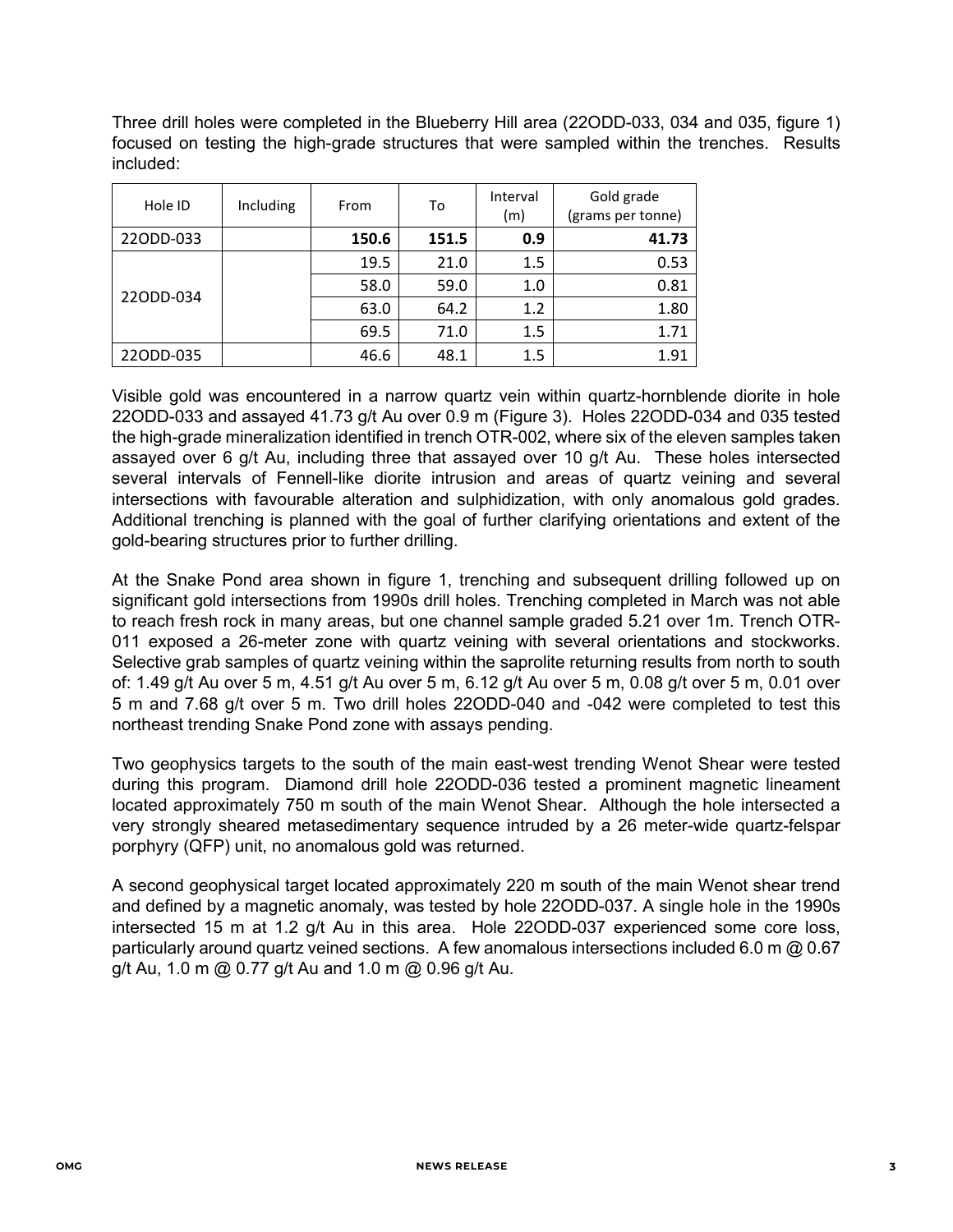### Quality Control

Omai maintains an internal QA/QC program to ensure sampling and analysis of all exploration work is conducted in accordance with best practices. Certified reference materials, blanks and duplicates are entered at regular intervals. Samples are sealed in plastic bags.

Samples from holes 22ODD-033 to 22ODD-037 were shipped to the MSALABS Guyana Inc., a certified laboratory in Georgetown, Guyana, respecting the best chain of custody practices. At the laboratory, samples are dried, crushed up to 80% passing 2 mm, riffle split (250 g), and pulverized to 95% passing 105 μm, including cleaner sand. Thirty grams of pulverized material is then fire assayed by atomic absorption spectrophotometry (AA). Initial assays with results above 3.0 ppm gold are re-assayed using a gravimetric finish. Certified reference materials and blanks meet with QA/QC specifications. Samples from holes 22ODD-038 and 039 were shipped to ActLabs, a certified laboratory in Georgetown, Guyana. At the ActLabs, samples were processed following the same procedures through to fire assay as above. Standards and blanks meet with QA/QC specifications. Certain samples with potential for coarse gold were selectively analysed at ActLabs by Metallic Screening whereby a representative 500 gram sample split is sieved at 149μm, with assays performed on the entire +149 μm fraction and two splits of the -149 μm fraction. When assays have been completed on the coarse and fine portions of the large sample, a final assay is calculated based on the weight of each fraction.

### Qualified Person

John Spurney is a Qualified Person (QP) under National Instrument 43-101 "Standards of Disclosure for Mineral Projects" and has approved the technical information contained in this news release. Mr. Spurney is not considered to be independent for the purposes of National Instrument 43-101.

<sup>1</sup> *The Company filed an NI43-101 technical report titled "TECHNICAL REPORT AND INITIAL MINERAL RESOURCE ESTIMATE OF THE WENOT GOLD DEPOSIT, OMAI PROPERTY, POTARO MINING DISTRICT NO. 2, GUYANA", prepared by William Stone, P.Geo. Yungang Wu, P.Geo. Jarita Barry, P.Geo. Antoine Yassa, P.Geo. D. Grant Feasby, P.Eng. Eugene Puritch, P.Eng., FEC, CET, of P&E Mining Consultants Inc dated February 18, 2022 on the SEDAR website [www.sedar.com](http://www.sedar.com/) in support of the Wenot Mineral Resource Estimate announced January 4, 2022. The Mineral Resource Estimate consists of 16.7 million tonnes of indicated mineral resources averaging 1.31 grams of gold per tonne for 703,300 ounces of gold, and 19.5 million tonnes of inferred mineral resources averaging 1.50 grams of gold per tonne for 940,000 ounces of gold on the Wenot Deposit* 

#### ABOUT OMAI GOLD

Omai Gold Mines Corp., through its wholly owned subsidiary Avalon Gold Exploration Inc., holds a 100% interest in the Omai Prospecting License that includes the past producing Omai Gold Mine, and a 100% interest in the adjoining Eastern Flats Mining Permits. Once South America's largest producing gold mine, Omai produced over 3.7 million ounces of gold between 1993 and 2005. In 2022, the Company announced an initial Mineral Resource Estimate on the new Wenot gold deposit. The Company's short-term priorities are to build on the known Mineral Resources, while advancing exploration on key targets, providing a solid opportunity to create significant value for all stakeholders.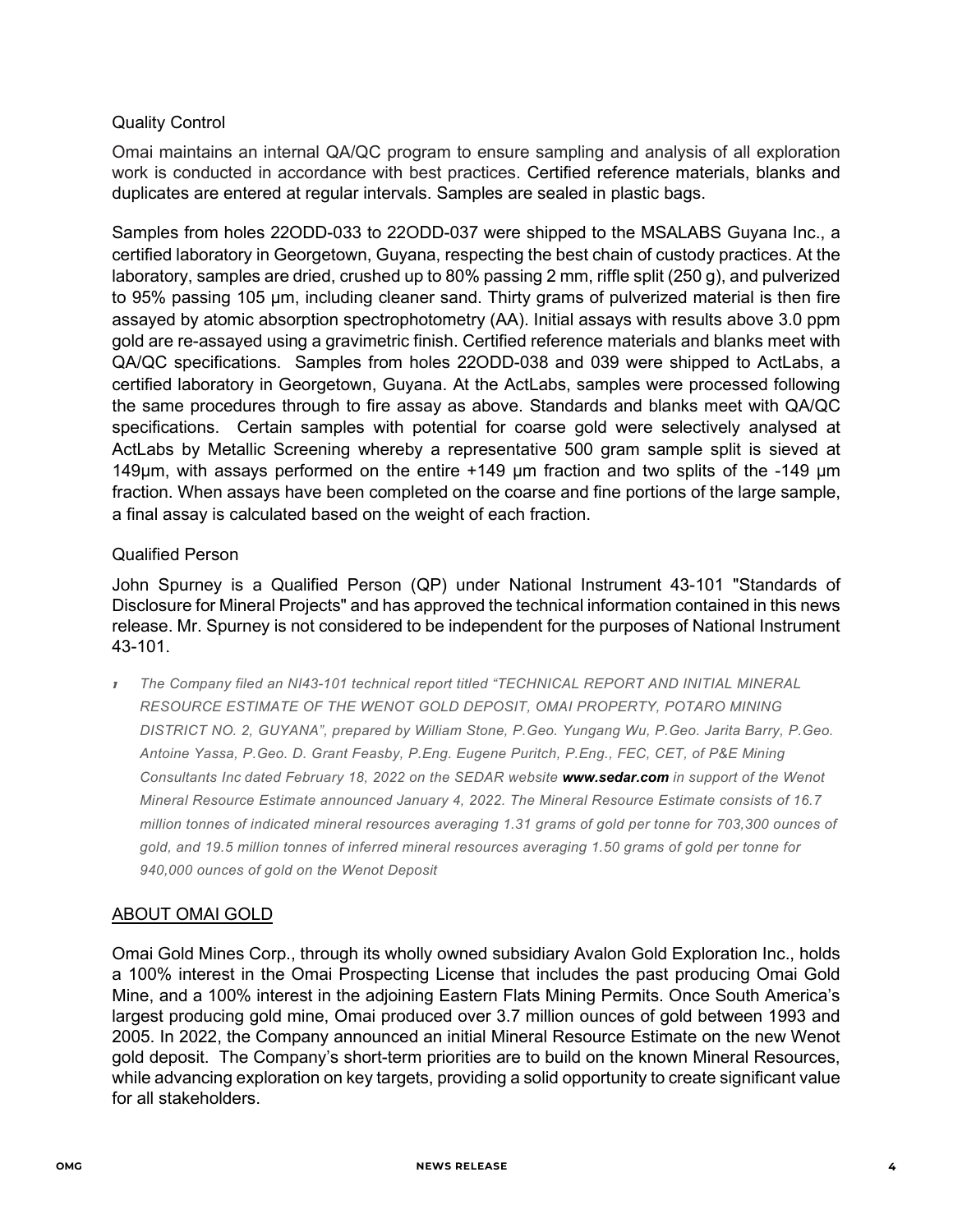For further information, please see our website **[www.omaigoldmines.com](http://www.omaigoldmines.com/)** or contact:

| Elaine Ellingham P.Geo.  | <b>Greg Ferron</b>             |
|--------------------------|--------------------------------|
| President & CEO          | <b>VP Business Development</b> |
| elaine@omaigoldmines.com | greg.ferron@omaigoldmines.com  |
| Phone: +1 416-473-5351   | Ph: +1 416-270-5042            |

*Neither the TSX Venture Exchange nor its Regulation Services Provider (as that term is defined in the policies of the TSX Venture Exchange) accepts responsibility for the adequacy or accuracy of this release.*

Cautionary Note Regarding Forward-Looking Statements

*This news release includes certain "forward-looking statements" under applicable Canadian securities legislation. Forward-looking statements include, but are not limited to, statements with respect to the timing of completion of exploration, trenching and drill programs, and the potential for the Omai Gold Project to allow Omai to build significant gold Mineral Resources at attractive grades, and forward-looking statements are necessarily based upon a number of estimates and assumptions that, while considered reasonable, are subject to known and unknown risks, uncertainties and other factors which may cause the actual results and future events to differ materially from those expressed or implied by such forward-looking statements. Such factors include, but are not limited to general business, economic, competitive, political and social uncertainties; delay or failure to receive regulatory approvals; the price of gold and copper; and the results of current exploration. Further, the Mineral Resource data set out in the Omai Gold news release are estimates, and no assurance can be given that the anticipated tonnages and grades will be achieved or that the indicated level of recovery will be realized. There can be no assurance that forward-looking statements will prove to be accurate, as actual results and future events could differ materially from those anticipated in such statements. Accordingly, readers should not place undue reliance on forward-looking statements. The Company disclaims any intention or obligation to update or revise any forward-looking statements, whether as a result of new information, future events or otherwise, except as required by law.*

| <b>Hole ID</b> | Azimuth<br>(degrees) | <b>Inclination</b><br>(degrees) | <b>Elevation</b><br>(m) | Final<br>Depth<br>(m) | <b>Easting</b> | <b>Northing</b> |
|----------------|----------------------|---------------------------------|-------------------------|-----------------------|----------------|-----------------|
| 22ODD-033      | 350                  | $-80$                           | 51.1                    | 182                   | 303869         | 602516          |
| 22ODD-034      | $\Omega$             | $-80$                           | 44.52                   | 158                   | 304186         | 602521          |
| 22ODD-035      | 180                  | $-75$                           | 44.62                   | 161                   | 304195         | 602610          |
| 22ODD-036      | 205                  | $-50$                           | 22.49                   | 139                   | 303715         | 600988          |
| 22ODD-037      | 180                  | -50                             | 25.89                   | 217                   | 303829         | 601530          |
| 22ODD-038      | 0                    | -50                             | 20.70                   | 262                   | 304331         | 601468          |
| 22ODD-039      | 180                  | -50                             | 33.48                   | 320                   | 304329         | 601859          |

Table 1. Drill hole locations for holes 22ODD-033 to 22ODD-039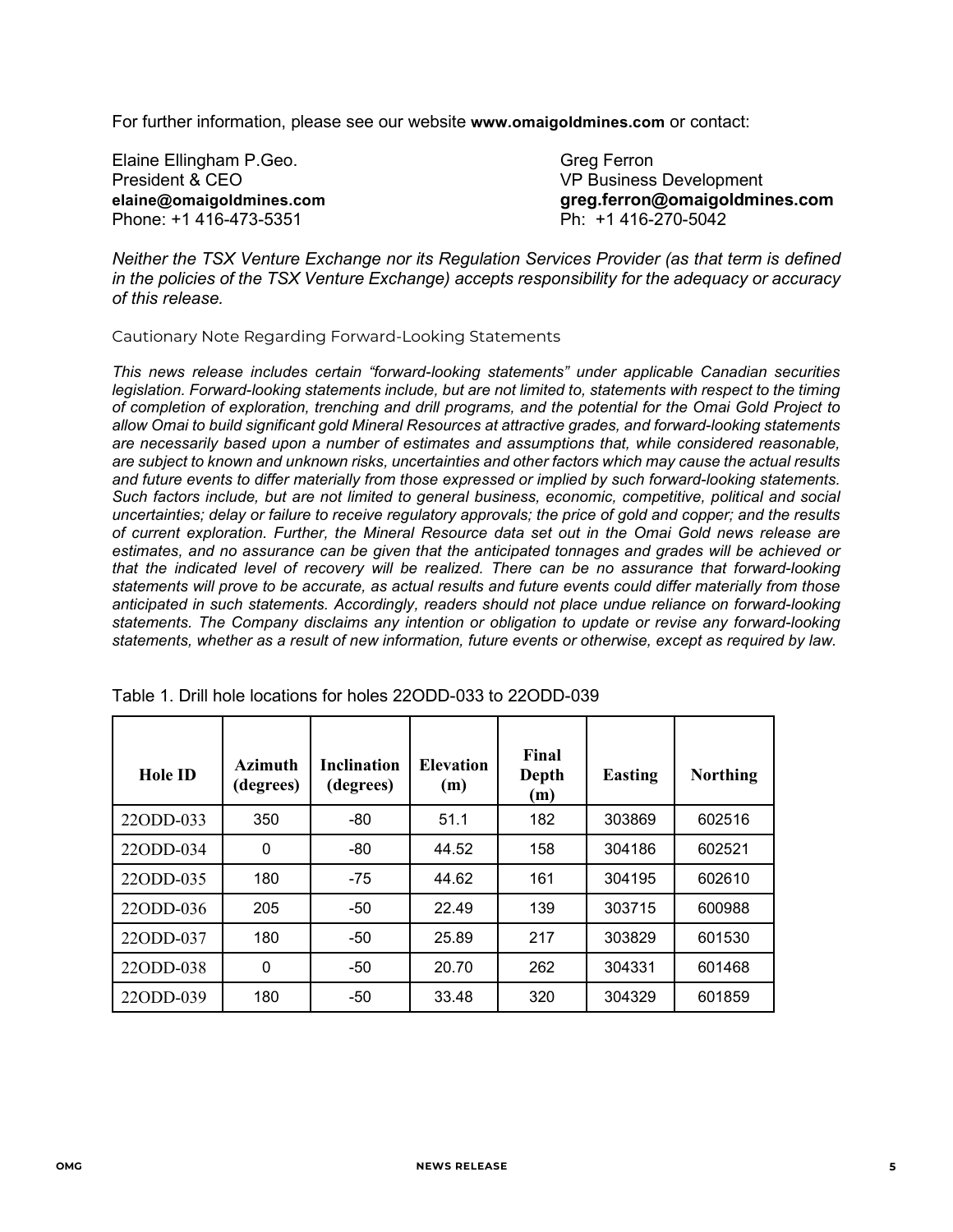

Figure 1. Location Map of Drill Holes and Trenches West of Fennell and Wenot